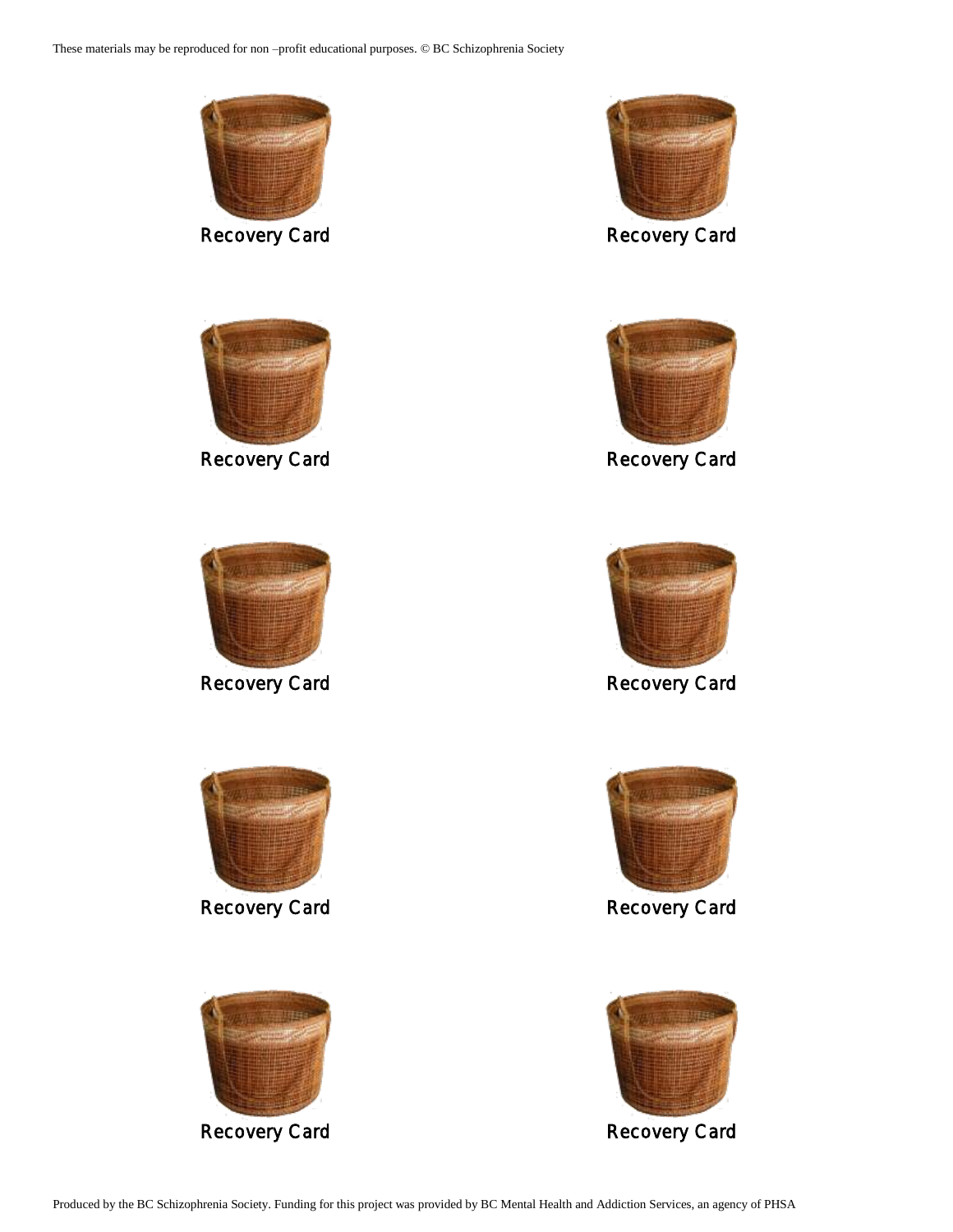Setback: You used recreational drugs yesterday. Add two pieces to your cup. FACT: Recreational drugs are very hard on a brain recovering from a mental illness  $-$  a doctor can tell you more.

Positive Action: You got some exercise. Take two pieces out of your cup.

FACT: Exercise is good for you and your brain, and helps improve mood and circulation. BONUS: If you have done some exercise for at least 15 minutes in the last 2 days, take two more pieces out of your cup.

Positive Action: You gave written consent to your clinician for a trusted person to be told about your health, medications and discharge planning. Remove 4 pieces from your cup. FACT: Your family or friends will have an easier time helping you if you become ill if they have some information about your health.

## Positive Action: You've been sleeping well lately. Remove two pieces from your cup.

FACT: Getting enough sleep is an important part of maintaining a healthy lifestyle that helps recovery.

Positive Action: You started to go to a support group for people with mental illness. Remove three pieces from your cup. FACT: Having a supportive place to talk about what is going on helps keep your stress manageable, making recovery easier. **Bonus**: if you attend a support group now, take another two pieces out of your cup.

Positive action: You took a relaxation class. Take three pieces out of your cup. FACT: Relaxation exercises reduce stress, helping your brain to heal and stay healthy. BONUS: If you already know how to do progressive relaxation, take one more piece out of your cup. If another player knows where you can learn this skill, they may remove one piece out of everyone's cup

Positive Action: You texted or called a good friend you haven't seen for awhile and invited them to watch a movie with you at home. Take three pieces out of your cup. FACT: Having people who know and like you in your life can make you feel good and provide support. People sometimes want to help or reconnect, but don't know how.

Positive Action: You were honest with your mental health care provider about whether you use recreational drugs. Remove three pieces from your cup.

FACT: Using recreational drugs is not good for anyone's brain, but is particularly hard if your brain is already ill. Even if a person is not ready to stop, knowing can help doctors recommend the right care.

Setback: You haven't been sleeping well lately. Add two pieces to your cup. FACT: Getting enough sleep is an important part of maintaining a healthy lifestyle that helps recovery.

Positive Action: You've been attending a support group for people with a mental illness regularly for the last three months. Remove four pieces from your cup. FACT: Maintaining good social supports helps keep your stress manageable, making recovery easier. **Bonus:** if you attend a support group now, take another two pieces out of your cup.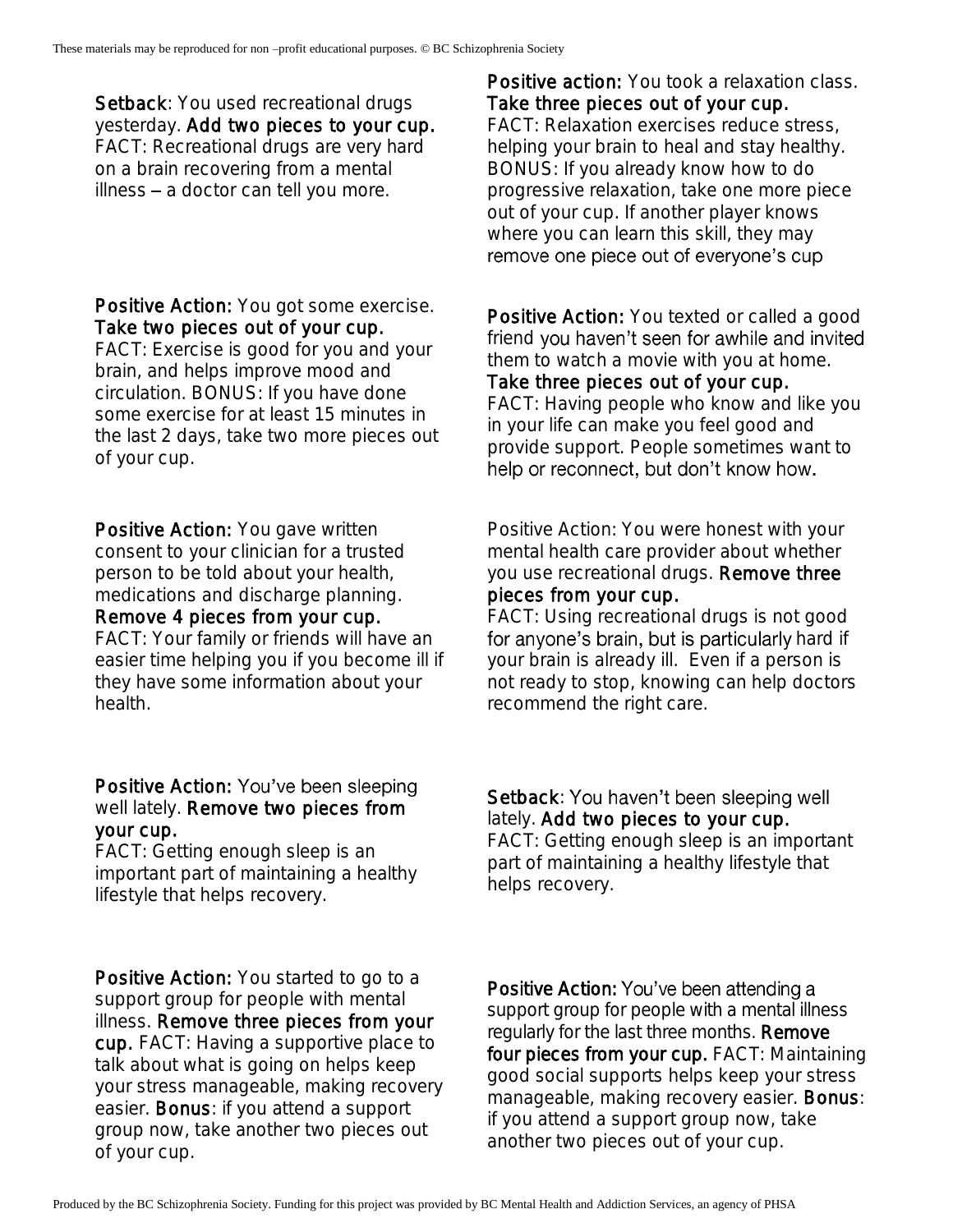Positive Action: You made a small concrete goal for yourself and achieved it. Remove three pieces from your cup. FACT: Making and keeping small goals is an effective way to make progress over a longer term.

Positive Action: You have a part time job you enjoy. Remove two pieces from your cup. FACT: Participating in positive work can be part of a strategy for staying well.

## Positive Action: You joined a social activity you enjoy. Remove two pieces from your cup.

FACT: Participating in positive social activities can be part of a strategy for staying well. Bonus: Come up with one social activity you might enjoy and remove two more pieces.

Positive Action: You noticed you were feeling stressed and slowed down to take care of yourself. Remove three pieces. FACT: Making sure your stress doesn't get out of hand is a very important part of getting and staying well.

Positive Action: You spent 5 minutes today to breathe slowly and deeply. Remove one piece from your cup. Bonus: If you breathe slowly and deeply from now until your next turn, remove two more pieces from your cup. Anyone who joins you until their next turn can remove one piece as well.

Positive Action: You continued taking your medication as prescribed even when you are feeling well. Remove 4 pieces from your cup. FACT: It is importance to continue taking medications, even when you feel better, in order to prevent relapse. It is wise to only change medication dosages if your doctor thinks it's a good idea.

Positive Action: You've been getting regular medical checkups. Remove two pieces FACT: Getting regular checkups will help make sure you have the right medication and treatment you need to recover, stay well and avoid problems. Bonus: if you have seen your doctor in the last month, remove an additional piece.

Positive Action: You went with a loved one to speak with a school counsellor about your illness and make plans to go back to school. Remove three pieces from your cup. FACT: Going to school or back to school is easier if the school is educated about psychosis and how that may affect your abilities. It also helps to have support.

Positive Action: You quit smoking with support from your doctor. Remove three pieces from your cup. FACT: Maintaining a healthy body is an important part of supporting brain in being healthy. Tell your doctor, because your medications may have to be adjusted. Bonus: If are now a nonsmoker, take two more pieces from your cup.

Positive action: You started hearing voices and weren't sure if they were real. You asked someone in your family to help you figure out if it was real or not.

Remove two pieces from your cup. FACT: Reality testing - asking someone you trust to help you figure out what is real  $-$  can be very helpful.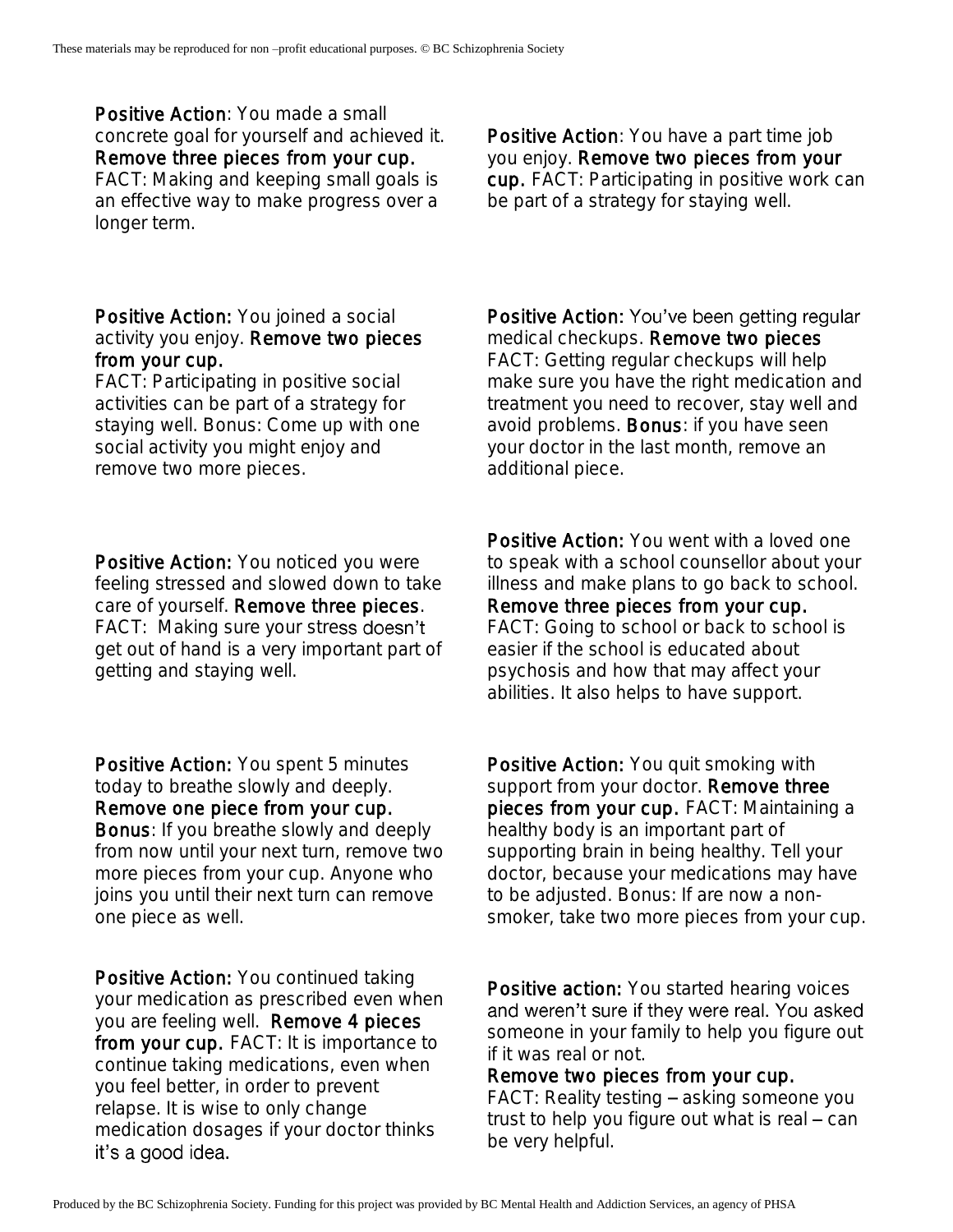Positive action: You set up a routine for yourself so that every morning you got some exercise and every afternoon you got out of the house. Remove three pieces from your cup. FACT: Routines make it easier to make sure healthy activities happen, and make life simpler and less stressful for a recovering person.

Positive Action: You reminded yourself that it's okay to go slow, and were patient with yourself for the time it takes to get back up to speed. Remove two piece from your cup. FACT: Even when most symptoms are under control, it takes awhile for the brain to heal. Being patient with yourself helps your recovery.

Positive Action: You go play badminton with a friend. Remove two pieces from your cup. FACT: Low-key, one-on-one activities with a friend are a good fit for a person who is recovering from a mental illness. Noisy or busy activities in crowds tend to be more difficult.

Come up with five things to do that you might enjoy doing in the next week with a friend or family member. If you get all five, remove 4 pieces from your cup. If you get 2 or more, remove 2 pieces. Fact: Activities that you enjoy doing may change when recovering from psychosis. Having a list of things you might enjoy can help.

Setback: You stopped taking your prescribed medication. Add 4 pieces to your cup. Fact: Medication should never be stopped without consulting with your doctor. Letting your doctor know about any side effects you are concerned about can help him or her adjust your medication to reduce them.

Positive Action: You started keeping a diary of how you feel each day, to help keep track of symptoms and side effects. Remove two pieces from your cup.

FACT: Diaries are useful for seeing how far you have come, for figuring out what works, and for making note of things to tell your doctor or mental health provider.

Positive Action: Over the last week you've noticed signs that you be heading to a relapse: not sleeping well, avoiding people, having a hard time concentrating or talking to people. You make an appointment with your doctor. Remove four pieces from your cup.

Positive Action: You go out with a friend for coffee. Remove two pieces from your cup. FACT: Low-key, one-on-one activities with a friend are well suited for a person who is recovering from a mental illness. Noisy or busy activities in crowds tend to be more difficult.

You attended a program for people with mental illness that helps you plan and write down what you would like to happen in case of relapse. Remove 4 pieces from your cup. Fact: Planning while you are well what you would like to happen if get ill again can be very helpful to everyone.

Positive Action: You were getting frustrated with the side effects of your medications. You made an appointment with your doctor to discuss adjusting your medications. Good for you for taking action on this! Remove 4 pieces from your cup. Fact: Side effects are the number one reason people go off their medications. Your doctor can help reduce and manage side effects.